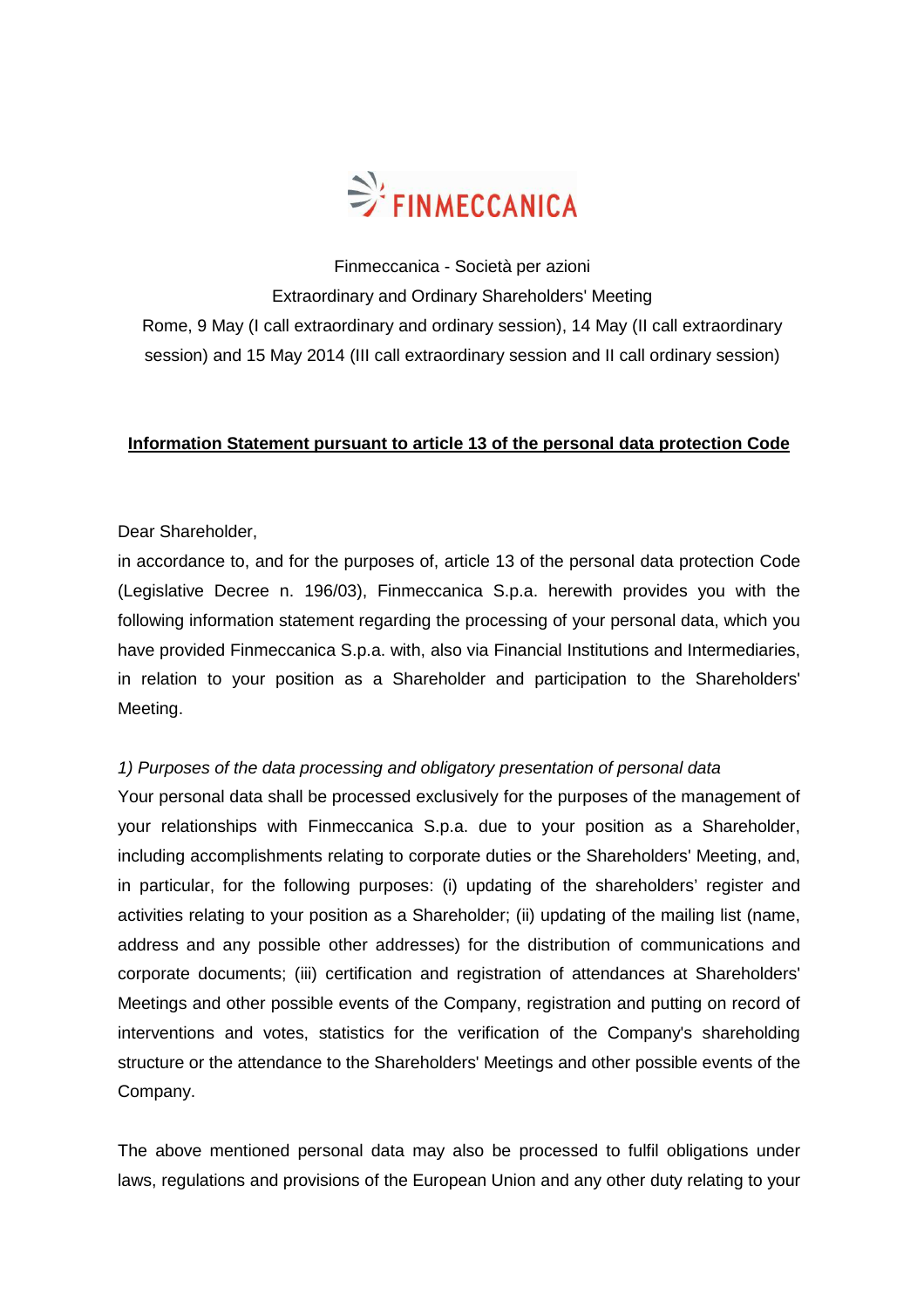position as a Shareholder. Your personal data may also be acquired in order to protect rights during a judicial proceeding. Acquisition of your personal data is therefore necessary and/or obligatory by law in order to achieve the above mentioned purposes. Failing to provide such data or providing data incompletely or inaccurately may result in incorrect fulfilment of duties.

### 2) Procedures and logic applied to data processing

Personal data processing is carried out manually (for example, via hard copies) and/or by automated means (for example, via electronic procedures and equipment and, in certain circumstances, also by means of recording equipment) and, in any event, in compliance with the current provisions of privacy law. Personal data will be deleted at the end of the time strictly necessary to complete the data processing.

## 3) Data Controller, Data Processors and categories of Persons in charge of the processing within Finmeccanica S.p.a.

Your personal data shall be processed by employees of the Company in charge of the relevant duties. These employees have been appointed Persons in charge of the processing and have received adequate operating instructions in such regard.

The Data Controller for your personal data is Finmeccanica S.p.a, with registered office in Piazza Monte Grappa 4 – 00195 Rome, in the person of the Chief Executive Officer and General Manager Dott. Alessandro Pansa. The Data Processor is the Head of the Legal, Corporate Affairs and Compliance Unit, domiciled at the registered office of Finmeccanica S.p.a.

### 4) Categories of third parties to which personal data may be communicated

In addition to employees of Finmeccanica S.p.a., your personal data are also processed by Computershare S.p.A. (a company which, as Data Processor, manages the shareholders' register of Finmeccanica S.p.a. and advices it in the management of Shareholders' Meeting) which was adequately instructed, in particular with regard to the adoption of security measures, in order to ensure privacy.

Furthermore, within the above mentioned purposes and in compliance with the provisions of the personal data protection Code (Legislative Decree n. 196/03), your personal data may be processed by, for illustration purposes and not limited to, third parties, which, in some cases, may also have their legal offices abroad (and the transfer of personal data will take place in compliance with the provisions concerning the transfer abroad of personal data), included in the following categories: Companies or persons appointed for the distribution of corporate documents; Companies or persons appointed for the